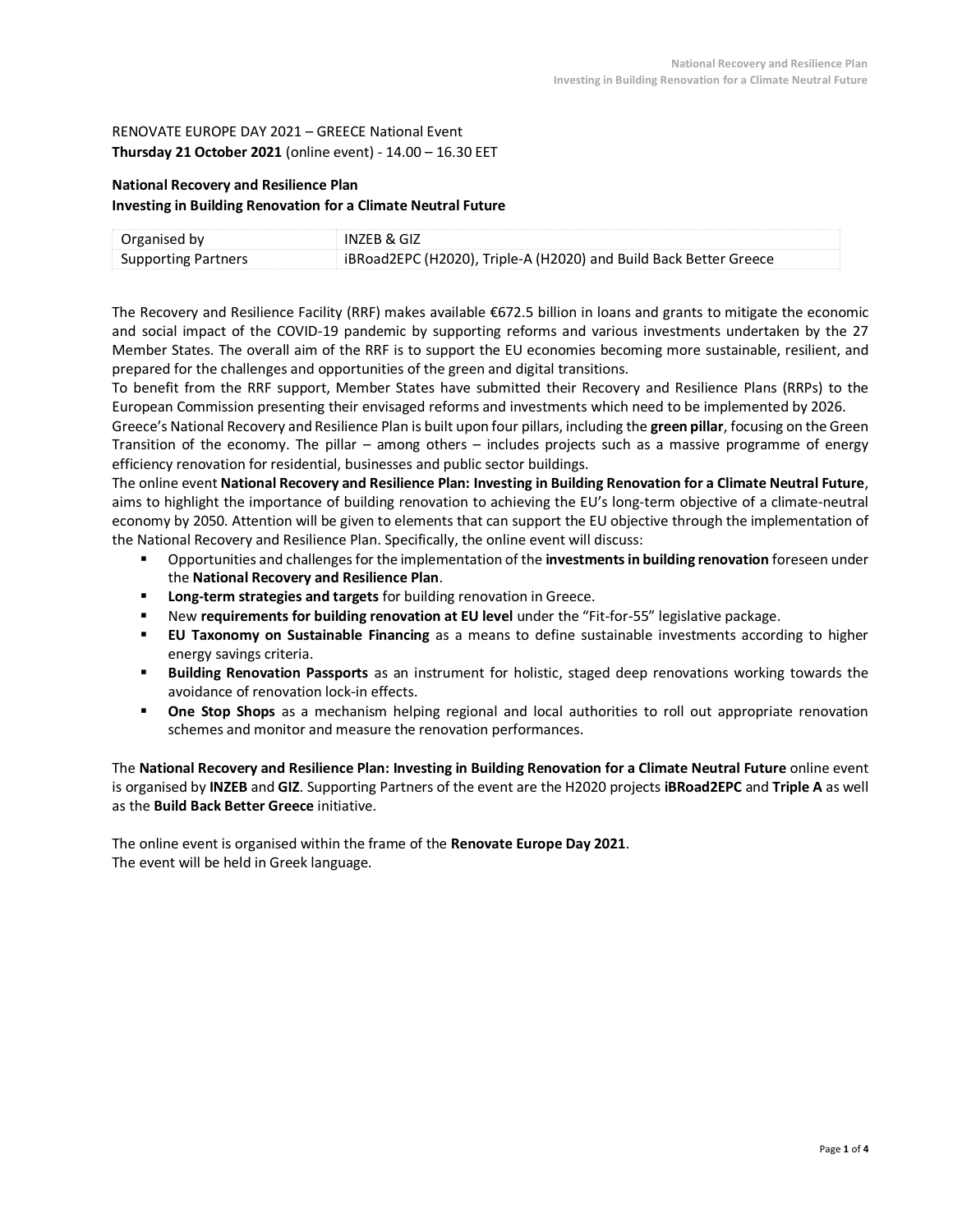# **AGENDA Outline**

| 14.00                                            | Welcome and event introduction                                                            |
|--------------------------------------------------|-------------------------------------------------------------------------------------------|
|                                                  | Alice Corovessi, INZEB and Ulrich Laumanns, GIZ                                           |
|                                                  | Welcome by Adrian Joyce, Renovate Europe Campaign Director                                |
| 14.15                                            | Session I: EU and National Policies for Building Renovation                               |
|                                                  | Keynote: Alexandra Sdoukou, General Secretary for Energy and Mineral Resources, Ministry  |
| 4 presentations                                  | of Environment and Energy                                                                 |
| 10-12' minutes each                              | National Recovery and Resilience Plan of Greece<br>$\circ$                                |
|                                                  | Dimosthenis Voivontas, Head of Monitoring and Support Directorate, Recovery and           |
|                                                  | Resilience Facility Agency, Ministry of Finance                                           |
|                                                  | Long Term Renovation Strategy and National Energy & Climate Plan<br>$\circ$               |
|                                                  | Vicky Sita, Director for Energy Policy and Energy Efficiency, Ministry of Environment and |
|                                                  | Energy                                                                                    |
|                                                  | Fit-for-55 - The EU framework for the Greek climate and energy targets<br>$\Omega$        |
|                                                  | Nikolaos Kontinakis, Policy Officer, European Commission                                  |
|                                                  | Session Moderator: Alice Corovessi, INZEB                                                 |
| 15.00                                            | Discussion - Q&A Session                                                                  |
| 15.15                                            | Session II: Panel Discussion on Investments in Building Renovation                        |
|                                                  | EU Taxonomy on Sustainable Financing<br>$\circ$                                           |
| 4-5 panelists                                    | Dr Chara Karakosta, Triple-A project coordinator, NTUA                                    |
| 2-3 minutes intro and 2<br>questions per speaker | Panagiotis Habesis, Head of Financing Growth & Sustainability Unit, Hellenic Bank         |
|                                                  | Association                                                                               |
|                                                  | <b>Building Renovation Passports</b><br>$\circ$                                           |
|                                                  | Alexander Deliyannis, iBRoad2EPC coordinator, Sympraxis Team                              |
|                                                  | One Stop Shops and the role of ESCOs<br>$\circ$                                           |
|                                                  | Dimitris Kollias, Development Manager, Greenesco Energy S.A, member company of            |
|                                                  | Public Power Corporation and Attica Finance                                               |
|                                                  | <b>Investing in Green Buildings</b><br>$\circ$                                            |
|                                                  | Alex Galatoulas, MEng, MSc, CPHD, LFA - Technical Advisor Member of Living Future         |
|                                                  | Europe                                                                                    |
|                                                  | Session Moderator: Alice Corovessi, INZEB                                                 |
| 16.00                                            | Q&A Session                                                                               |
| 16.15                                            | <b>Closing Remarks</b>                                                                    |
|                                                  | Alice Corovessi, INZEB                                                                    |
| 16.30                                            | End of Event                                                                              |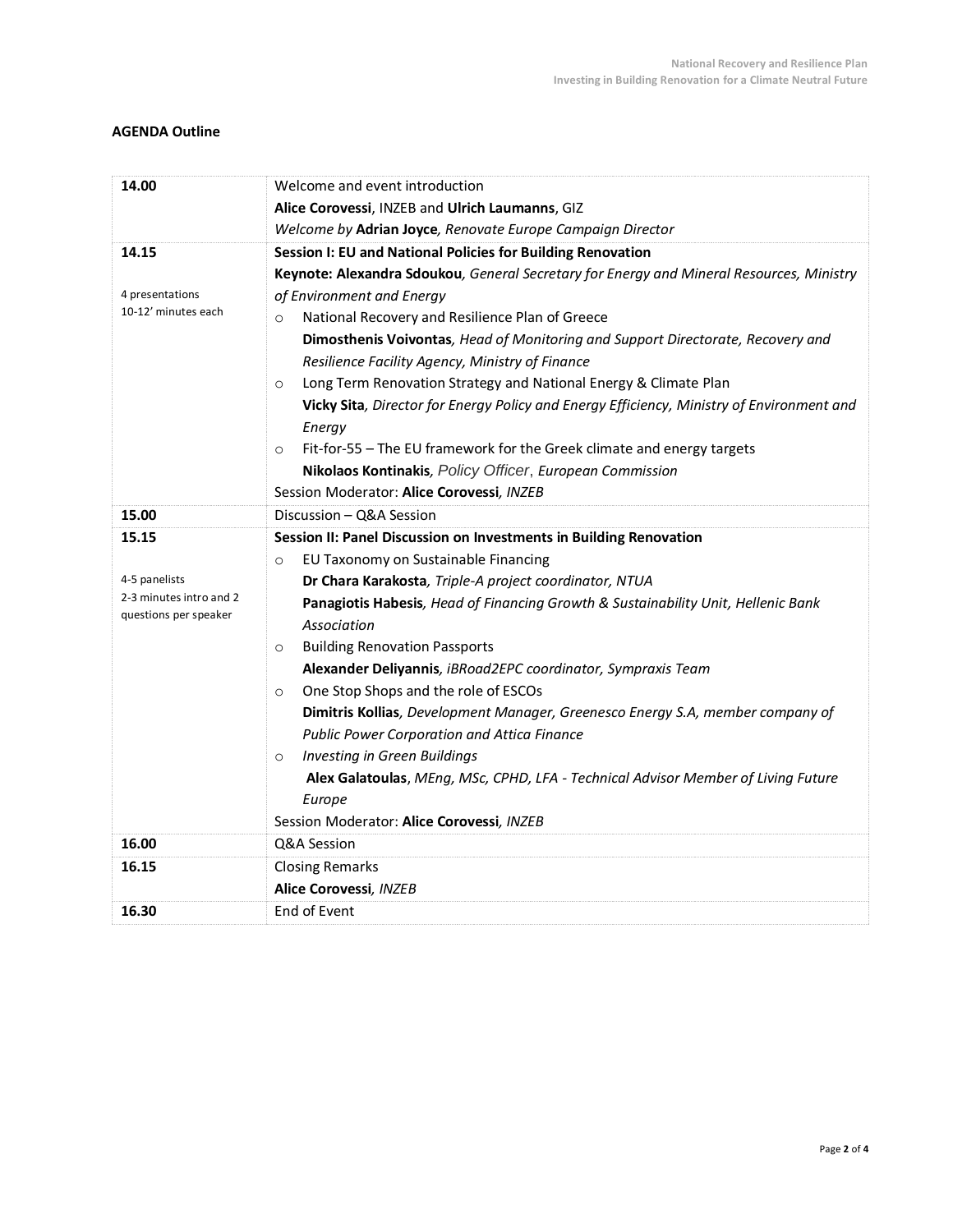### **Long Term Renovation Strategy [\(source\)](https://ec.europa.eu/energy/topics/energy-efficiency/energy-efficient-buildings/long-term-renovation-strategies_en)**

All EU countries must establish a long-term renovation strategy to support the renovation of their national building stock into a highly energy efficient and decarbonised building stock by 2050. The requirement for EU countries to adopt a long-term renovation strategy is set out in the Energy Performance of Buildings Directive (2010/31/EU), which was revised in 2018 (2018/844/EU). These strategies will form part of EU countries integrated national energy and climate plans (NECPs).

The long-term renovation strategies must include:

- o an overview of the national building stock
- o policies and actions to stimulate cost-effective deep renovation of buildings
- $\circ$  policies and actions to target the worst performing buildings, split-incentive dilemmas, market failures, energy poverty and public buildings
- $\circ$  an overview of national initiatives to promote smart technologies and skills and education in the construction and energy efficiency sectors

The strategies must also include a roadmap with:

- o measures and measurable progress indicators
- o indicative milestones for 2030, 2040 and 2050
- o an estimate of the expected energy savings and wider benefits and the contribution of the renovation of buildings to the Union's energy efficiency target

Long-term renovation strategies must also be underpinned by a solid financial component (effective use of public funding, aggregation, de-risking).

#### **National Energy and Climate Plan [\(source\)](https://ec.europa.eu/energy/topics/energy-strategy/national-energy-climate-plans_en)**

To meet the EU's energy and climate targets for 2030, EU countries need to establish a 10-year integrated national energy and climate plan (NECP) for the period from 2021 to 2030. Introduced under the [Regulation on the governance of the](https://ec.europa.eu/energy/en/topics/energy-strategy-and-energy-union/energy-union#content-heading-2)  [energy union and climate action \(EU/2018/1999\).](https://ec.europa.eu/energy/en/topics/energy-strategy-and-energy-union/energy-union#content-heading-2) The national plans outline how the EU countries intend to address:

- o energy efficiency
- o renewables
- o greenhouse gas emissions reductions
- o interconnections
- o research and innovation

#### **EU Taxonomy on Sustainable Financing [\(source\)](https://ec.europa.eu/info/business-economy-euro/banking-and-finance/sustainable-finance/eu-taxonomy-sustainable-activities_en)**

The EU taxonomy is a classification system, establishing a list of environmentally sustainable economic activities. It could play an important role helping the EU scale up sustainable investment and implement the European green deal. The EU taxonomy would provide companies, investors, and policymakers with appropriate definitions for which economic activities can be considered environmentally sustainable. In this way, it should create security for investors, protect